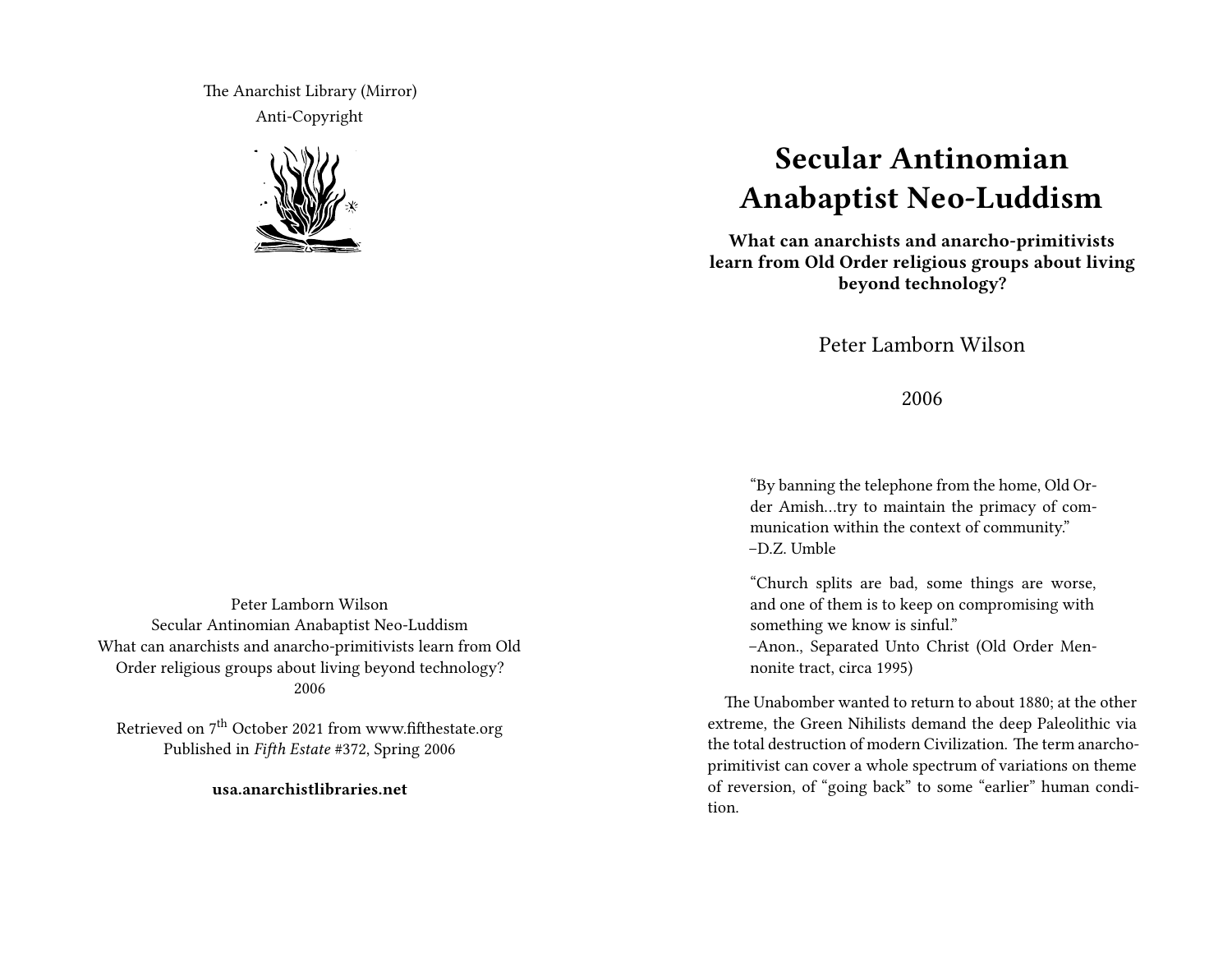But today's anarcho-primitivists are not the only critics of modern technology and alienation to emerge from the traditional left or "Movement of the Social." Charles Fourier may have been the first radical to out-do Rousseau by attacking the totality of Civilization and praising "savages and Barbarians" as far happier than modern humanity. But he proposed moving forward to Utopia rather than back to Tahiti (always the French archetype of primitive paradise–hence, Gauguin's later expatriation).

Of course, a classical anarchist critique of Civilization and specifically of technology can already be gleaned from William Morris and Kropotkin, with precursors among the Romantics. (See, for instance, Byron's poem in defense of the machine-smashers, with its incendiary refrain: "No King but King Ludd!" Blake's "satanic mills" were also part of the tradition.) One of the original Ludd Letters defined the Luddite movement as resistance to any technology "hurtful to the commonalty."

By this definition, anarcho-primitives might be defined as neo-luddites. Some draw the line at steam, others at flintknapping, but the principle is the same. Not to make light of the differences–but if I have to wait for the overthrow of language, music, and even a sense of humor before the gates of paradise crack open even a tiny slit, then I confess despair.

The Nihilists among us appear to believe that no compromise, no gradual approach (e.g., through alternative technology) can be admitted. Destruction, yes. But no "building the kernel of the new society within the shell of the old." All Now or Nothing Never. Therefore, they see no purpose in any piecemeal reversionism of a constructive nature. And consequently, it seems, they see no reason to "deny" themselves the use of cars and computers.

I find this puzzling because I find cars and computers to be extremely unpleasurable devices. I'd love to be able to live without them, and I've greatly enjoyed the few periods of my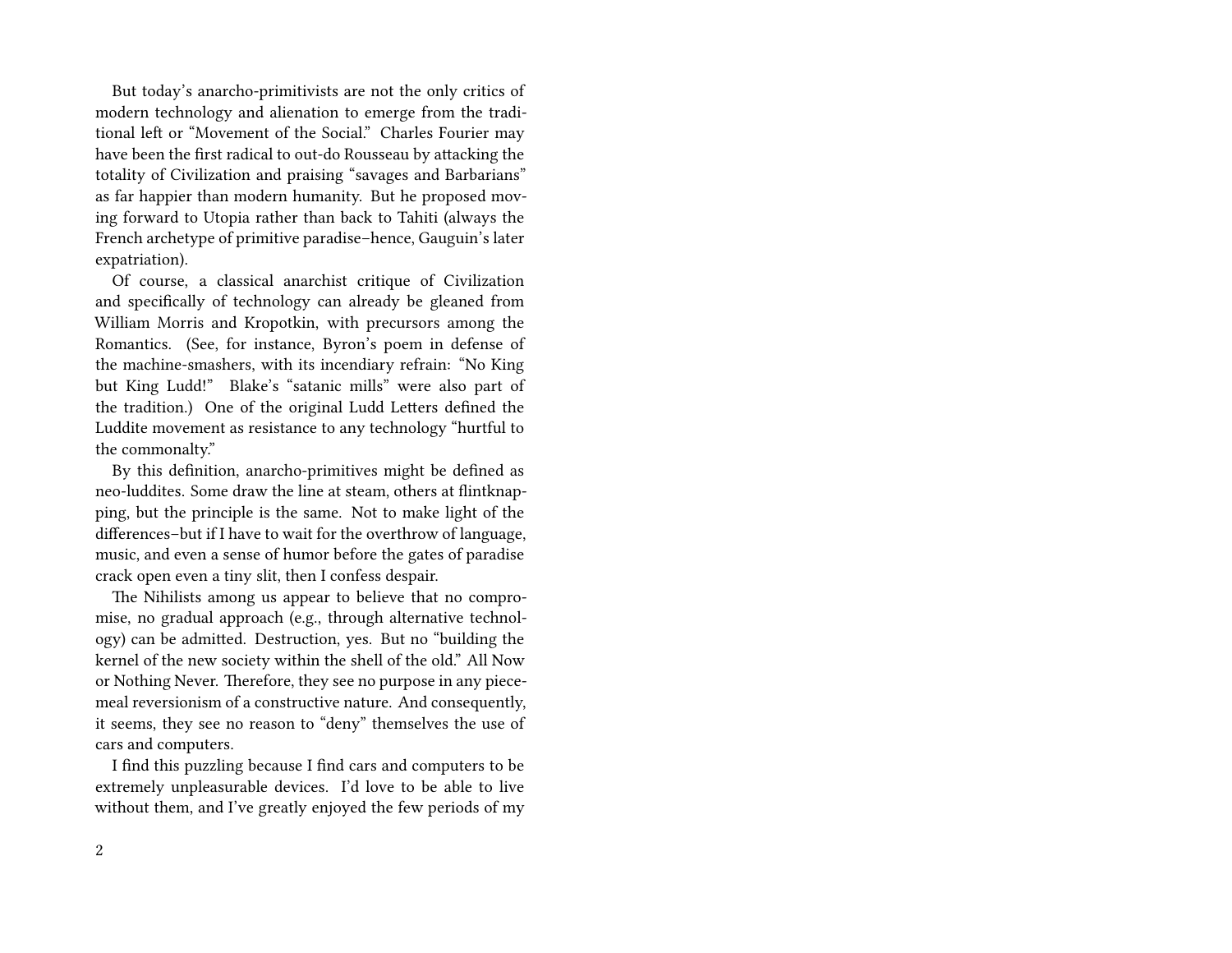life when I could (mostly in what we used to call the Third World.) Unfortunately, luddism is not a viable practice at the individual hermit level (or anyway, not for a klutz like the above signed). You need *communitas* (as that "Neolithic Conservative" Paul Goodman put it) in order to live luddism as a pleasure and not a form of self-denial like wearing a hair shirt.

It's almost a Catch-22. You need luddism to make communitas and communitas to practice luddism.

Furthermore, most of us would starve to death without cars and computers and even cell phones. Capital creates needs; those needs become real. Most of us can live without a TV, but to live without telephones would require an organic local community organized voluntarily around luddite ideals.

Which brings us to the Anabaptists.

The original Anabaptists have been admired by many revolutionaries from Engels to Landauer. The "Luther Blisset" trio of Bologna Neo-Situationists who wrote the highly entertaining erudite pulp thriller *Q*, depict the old Anabaptists as outand-out antinomian anarchists. (Here, they were possibly influenced by R. Vaneigem's praise of the Brethren of the Free Spirit.) Relevant to the present discussion, however, is the Anabaptist critique of technology, which only developed at a later period.

The revolutionary Anabaptists were ruthlessly suppressed by both  $16<sup>th</sup>$  century Protestant and Catholic powers. But quietist/pacifist Anabaptism survived by fleeing to the New World. In Europe, almost no trace remains, but here in North America, we have the Old Order Amish, Mennonites, Brethren, Schwenkfeldians, and even a few Old Order Quakers, all still living in intentional communities and practicing luddism, functioning more or less happily without telephones, computers, cars, or even electricity.

But are they in any sense anarchists? They may be quite authoritarian/patriarchal on one level, but they also retain interesting traces of their anti-authoritarian heritage. For instance,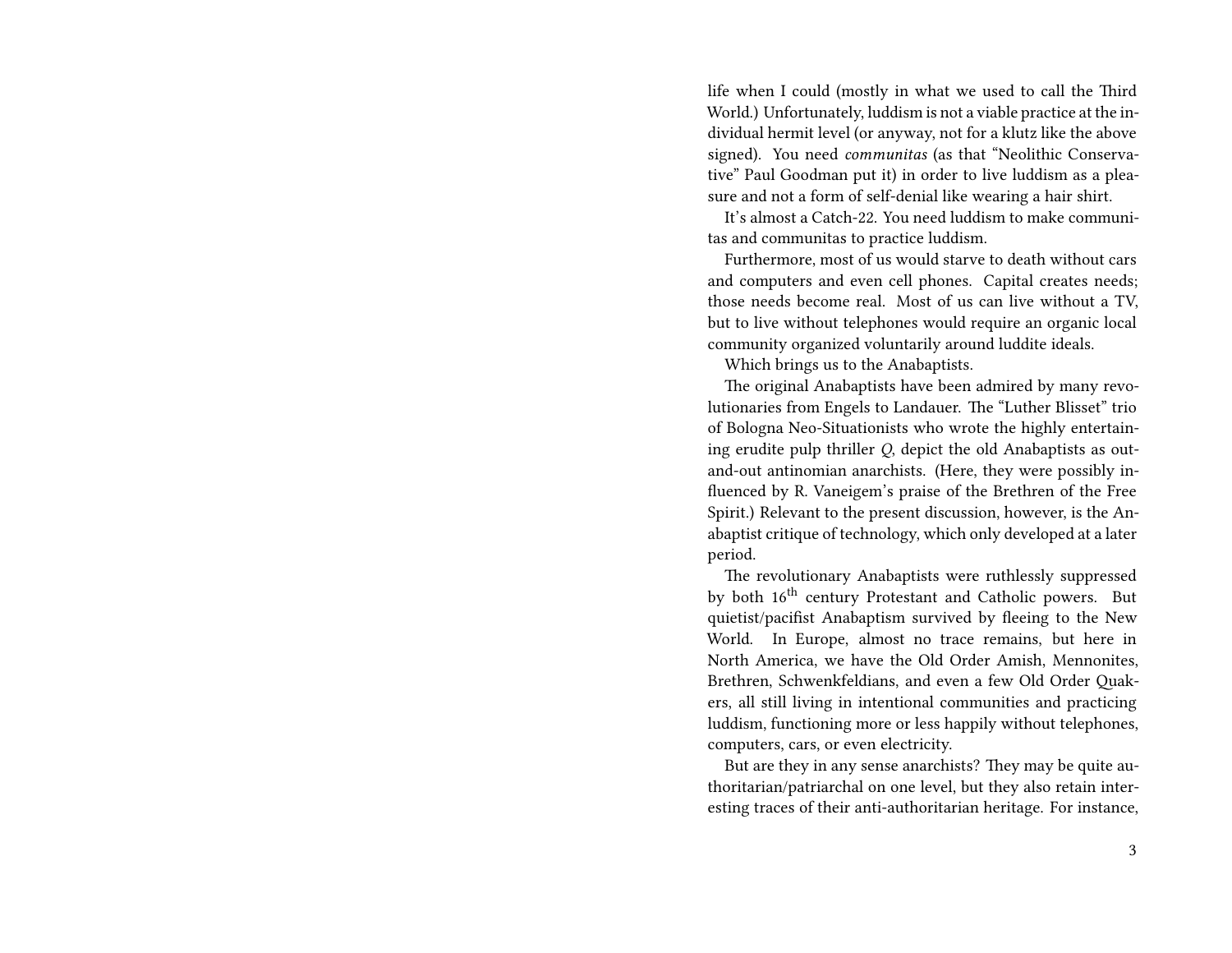their bishops and ministers are chosen by lot. They refuse all cooperation with governments, will not serve in armies, or run for office; and they practice mutual aid. The Hutterites live as "Bible communists;" the Amish live in separate households; but all are intensely social. The Bruderhof, an offshoot of the Hutterites, are proud of their anarcho-socialist forebears and almost worship the German anarchist, Gustav Landauer, as a saint.

The only real source of power in the Old Order sects is the Bann, whereby members of the autonomous congregation can excommunicate and "shun"–but only by unanimous consent– any member who refuses to accept the (unwritten) Ordinances on technology. Uncountable splits have resulted from use of the *Bann*, with subsects who use hook-and-eye fasteners and not buttons or zippers, and other subsects who accept cars but only if painted entirely black including the bumpers. The variations are fascinating and *not trivial* (although sometimes amusing). Dissidents are free to leave. Around age 20 the youth are invited to join the church, which of course can only be joined by *adult* baptism; if they decide not to join, their decision is regretted but they are not shunned. Physical coercion in any case is forbidden by pacifist ideals.

The Old Orders emphasize farming because, in their view, Nature is close to God. From the anarcho-primitive perspective, this farming involves a level of "domestication" unacceptable to extremists. But we should remember that they are actually practicing a form of reversion, and we are not. How do they do it?

Some "plain people" share a single phone or a single car among five or six adjacent farms. Instead of electricity, they'll use compressed air and propane. Others allow some electricity if it's generated off-grid. One might call this an impure or empirical luddism.

In every decision the ideal is to maintain communities. Horses allow organic community. The horse is the key to Old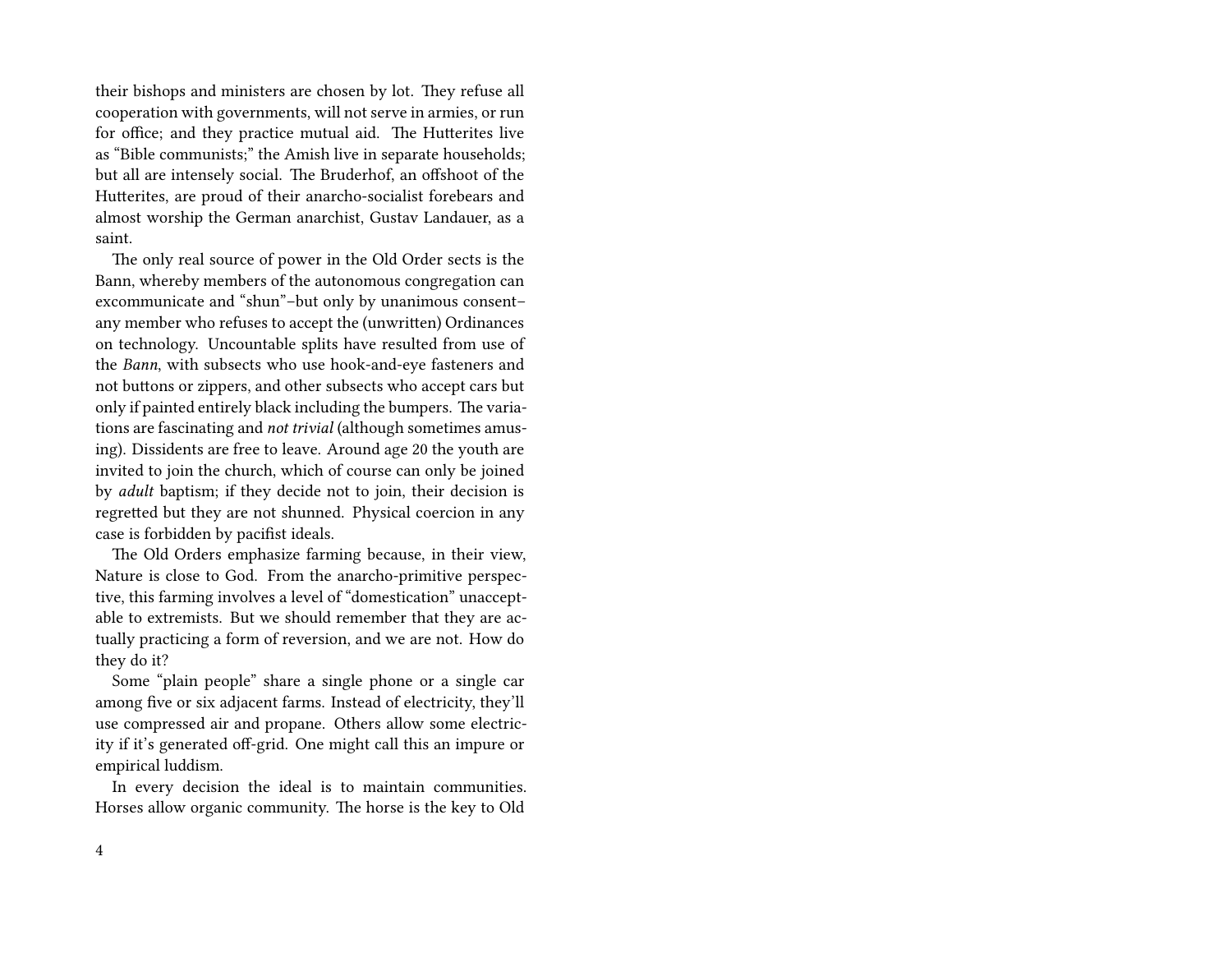The last time something like anarcho-communitarianism was tried on a wider scale, in the 1960s, it ended in "failure." But in a world where Capital can recuperate almost everything, perhaps failure is our last possible Outside. In any case, it was an adventure. Success or failure remains unforeseeable–but adventure is something that can be willed.

Order tech. As one bishop put it, "If you can pull it with a horse, you can have it." But the Internet, they feel, threatens community with utter destruction. The sects that maintain a hard line on tech make hard use of the *Bann*. Around 1907, the main Amish body in Lancaster, Pennsylvania lost a quarter of its members over the telephone question, using the Bann with strict revolutionary logic to preserve the core group. The Old Order Brethren divided over telephones in 1905. They certainly remind one of anarchists or Surrealists or Situationists in their tendency to wrangle and split.

Could there exist such a thing as *secular anabaptism*–or is the fanaticism of religion a prerequisite for carrying on a revolution for 400 years without flinching? In any case, their persistence and existence prove that luddite life is possible, given some compromises, even in the (post)modern world.

In the 1990s, a brief secular luddite movement derived some inspiration and held a series of conferences in contact with some of the plain people. Kirkpatrick Sale published *Rebels Against the Future: The Luddites and Their War on the Industrial Revolution: Lessons for the Computer Age*. But when I wrote to him two years ago he admitted that he knew of not one secular luddite community anywhere in the world.

Why can't anarchists live without electricity? Are we finally too implicated in the Progressism and technophilia of most of our historical movement? How many anarcho-primitivists does it take to unscrew a light bulb?

To put the question another way: why are we denying ourselves the *pleasure of reversion*?

The Amish may be dour, but they have produced a sort of zen-shaker life-texture that possesses spontaneous good taste– always a sign of pleasure. Some Old Order sects allow tobacco and wine and "bed bundling" among courting couples–and their various "bees" provide excuses for feasts and "visiting." Their art has powerful roots in the creative mysticism of such Pennsylvania Rosicrucian ancestors as Johannes Kelpius or